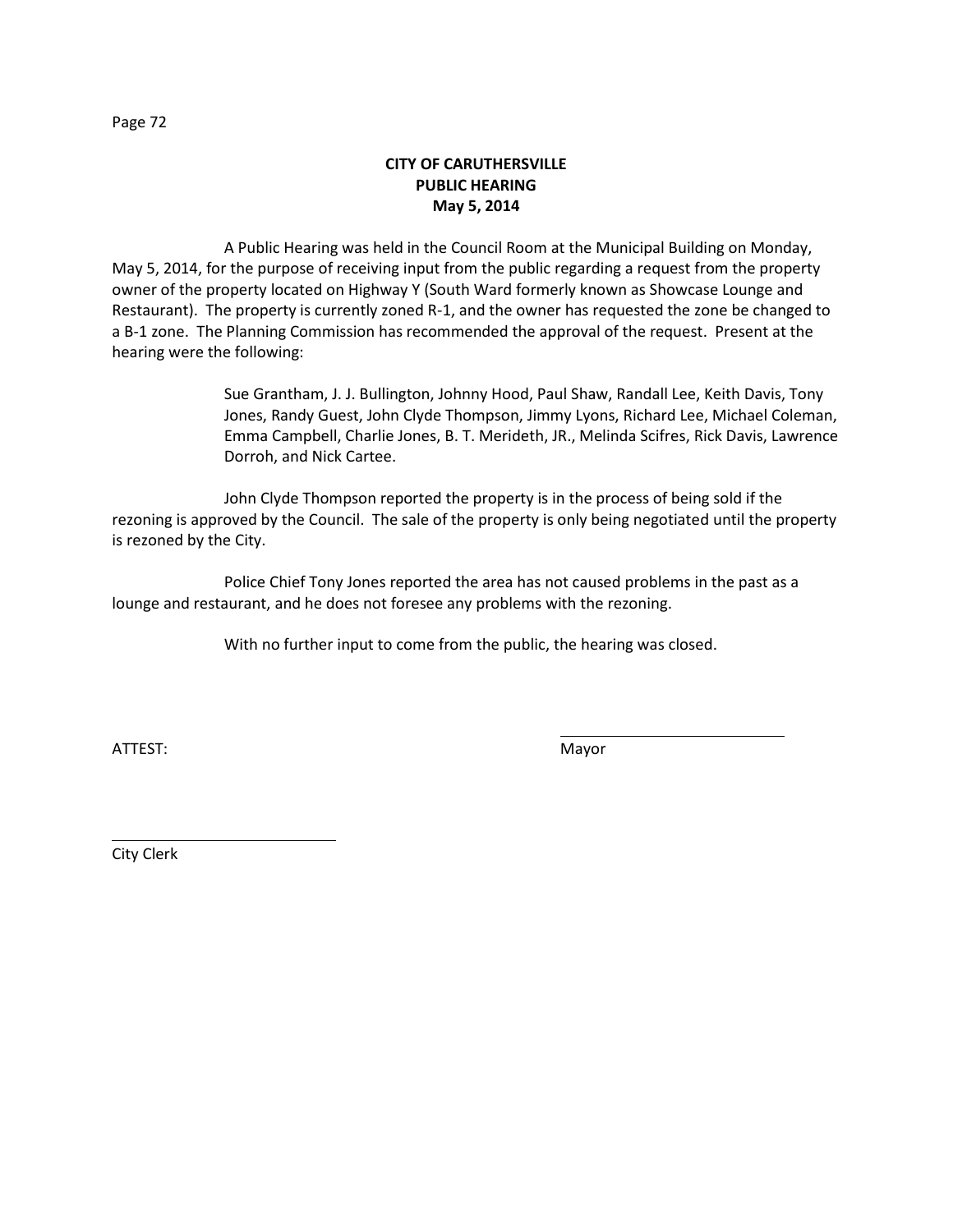## **CITY OF CARUTHERSVILLE MAY 5, 2014**

BE IT REMEMBERED the Council of the City of Caruthersville met in regular session in the Council Room in the Municipal Building on Monday, May 5, 2014, at 5:10 p.m., at which time and place the following were present:

| <b>Rick Davis</b>      | Mayor                 |
|------------------------|-----------------------|
| <b>Melinda Scifres</b> | <b>City Clerk</b>     |
| Lawrence Dorroh        | <b>City Counselor</b> |
| <b>Tony Jones</b>      | Sergeant at Arms      |
| Cartee                 | Councilperson         |
| Grantham               | Councilperson         |
| Hood                   | Councilperson         |
| Merideth               | Councilperson         |
| Rodgers                | Councilperson         |
| <b>Bullington</b>      | Councilperson         |

The number of members necessary to consider a quorum being present, the Mayor did call the meeting to order and announced the meeting was in session for the transaction of business.

The first order of business to come before the Council was the approval of the minutes and bills. Upon motion duly made by Councilperson Grantham, seconded by Councilperson Hood, the minutes and bills were approved unanimously

The next order of business to come before the Council was the bid results for the cameras for the Police Department. One bid was received, and opened by Tony Jones and Melinda Scifres on April 30, at 3:00 p.m. The bid read as follows:

Hi-Tech Communications \$117,159.30

The Council had approved a maximum of \$125,000 from Asset Forfeiture funds for the purchase of the cameras. The bid contained eighteen cameras to be mounted in various locations. Chief Jones stated that one-half of the contract would need to be paid before the installation of the cameras could start. Counselor Dorroh reminded the Council that a performance bond and a payment bond would need to be submitted before any funds are released. Councilperson Bullington motioned to accept the bid, with Councilperson Merideth seconding, and roll call was asked for, which resulted in the following vote, to-wit:

| Cartee   | Yes  | Merideth          | Yes |
|----------|------|-------------------|-----|
| Grantham | Yes  | Rodgers           | Yes |
| Hood     | Yes. | <b>Bullington</b> | Yes |

Councilperson Rodgers then reported the Fire Department had seven fire calls from April 24 through May 5, 2014. The annual review of the pumpers had been conducted, and all pumpers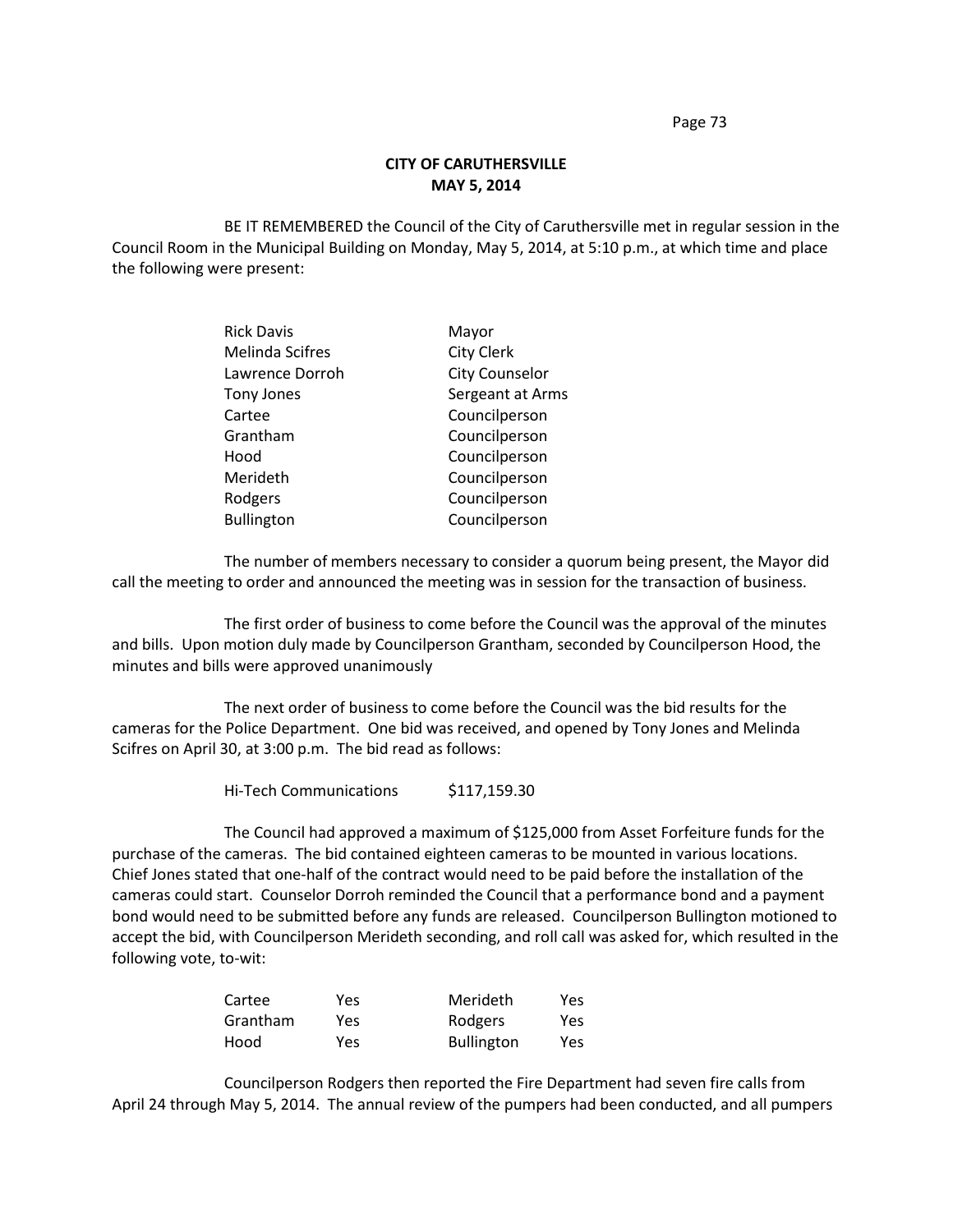passed inspection. Police Chief Tony Jones reported a DWI check point will be set up this month. He then reported the department is still having problems with juveniles in the area of  $12^{th}$  and  $13^{th}$  on Vest.

Paul Shaw, Water/Wastewater Manager, reported that only one of the four rotors at the wastewater plant is working. It is imperative the rotors be fixed. VanDevanter Engineering has been contacted to make the repairs, and they have submitted a cost of \$11,479.00 to repair the gear box on one rotor, and replace a lip seal on another. The company feels the lip seal will repair one of the rotors. The cost for the repairs would be taken from the Water and Sewer Operation and Maintenance Fund (Meter Fund line). After discussion, Councilperson Hood motioned to approve the repairs as presented, with Councilperson Bullington seconding, and motion carried unanimously.

Mr. Shaw then reported the Post Office has advised him the water bills will be delayed, and the fee will be increased because there is no bar code on the bills. The postal workers would have to hand sort the bills due to the absence of the bar code. He contacted the company that maintains the utility system for water billing. Mr. Shaw stated there was sufficient funds in the Water and Sewer Operation and Maintenance Fund (Meter Fund line) to have the program altered to put a bar code on the bills. The cost would be \$5,000. This would save the City money by not having to pay the increase cost. After some discussion, Councilperson Hood motioned to approve the expenditures for the bar code, with Councilperson Grantham seconding, and motion carried unanimously.

Terry Rushing, Street Commissioner, then reported an accident had occurred on the new tractor, and caused damage to a fence. The owner of the fence reported the City could do the repairs at a minimal cost.

Keith Davis, Parks/Recreation Director, thanked the Police Department for patrolling the parks. There was much less trash in the parks after the weekend. Councilperson Bullington then stated she noticed several cars parked in England Park. Mr. Davis reported there was an event that had a blow up house that had to be put in the park, and that was probably what the cars were doing in the park.

Mr. Davis then reported the City had received a grant for ADA accessible playground equipment in the amount of \$13,708. The total project cost is \$31,404. The City had approved a little over \$16,000 for their match on the grant. However, the grant can be spent over a two year period, and funds can be budgeted over that time period.

Randall Lee, Code Enforcement Officer then reported he had sent out 27 letters to abate a nuisance, four notices to have properties demolished, one notice to vacate a structure, and on citation to abate a nuisance. He has spent quite a bit of time removing yard sale signs from utility and street poles, and has notified property owners this is a violation. Eleven parking warnings have been given to people about parking on sidewalks. He has sold five building permits, and is still working on the properties belonging to Churchill.

Councilperson Cartee then motioned to approve the following appointments to the Police Department, with Councilperson Hood seconding, and the appointments were unanimously approved as follows: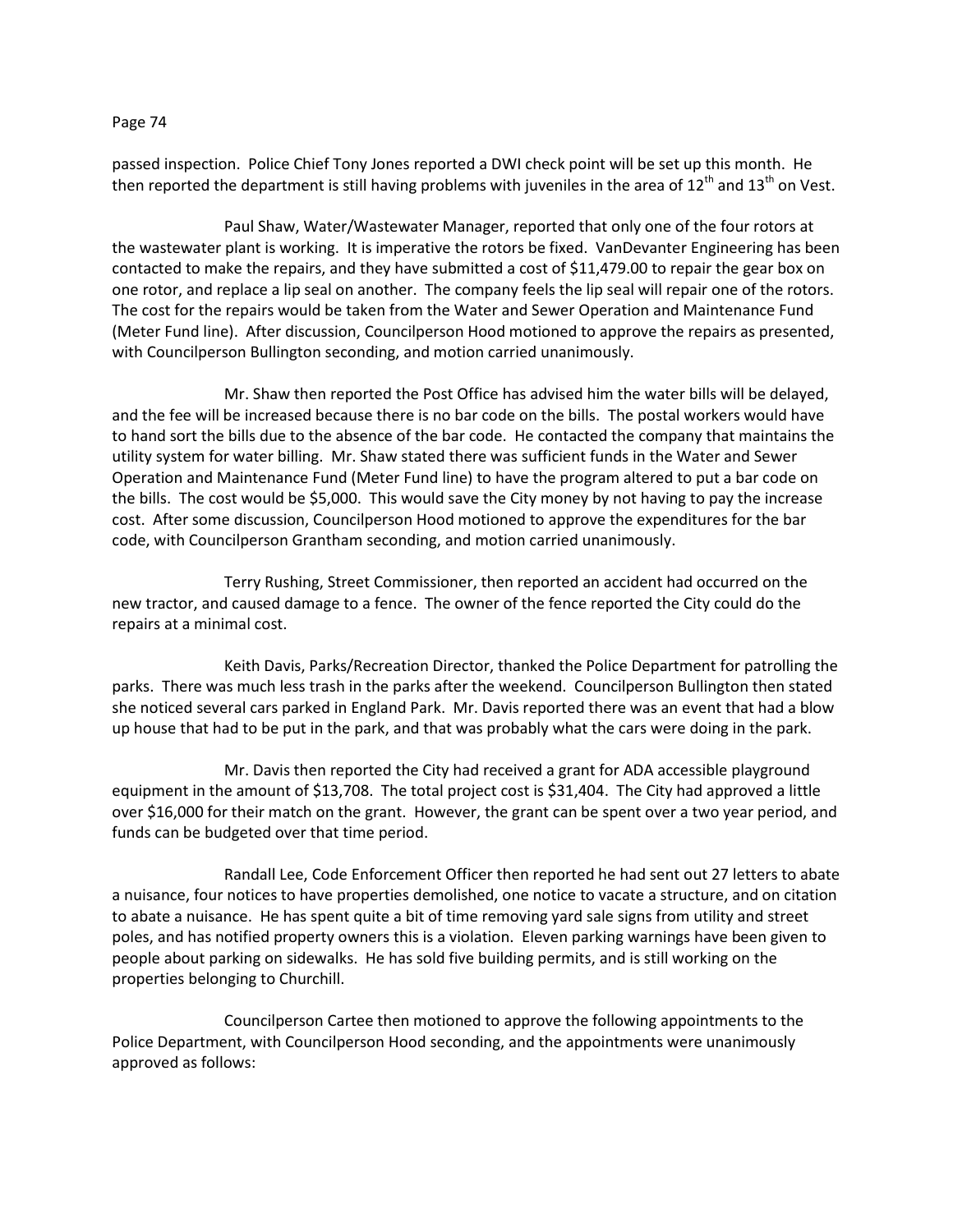Jerry Hudgens, Assistant Chief of Police Michael Coleman, Captain Chris Thacker, Lieutenant Terry Privett, Lieutenant (Chief Investigator) Jeremy Darnell, Sergeant Chris Callen, Corporal Chris Blagg, Corporal Paul Meacham, Corporal James Beaver, Patrolman Dan Kinder, Patrolman Jeremy Brotz, Patrolman David Ward, Patrolman Lucas Horell, Patrolman Scott Tiedtke, Patrolman Quntazi Jones, Patrolman Jonathan Woods, Patrolman Corey Vaughn, Patrolman

Mayor Davis then asked the Council to approve the appointments of the firemen. Upon motion duly made by Councilperson Rodgers, seconded by Councilperson Grantham, the appointments were approved with Councilperson Merideth abstaining from the vote. The appointments read as follows:

> Mike Wright, Assistant Chief **Randall Lee**, Firefighter Richard Lee, Captain **Brian Shelton**, Firefighter Lynn Moss, Lieutenant Tommy Halford, Firefighter II Kevin Curtis, Lieutenant/Engineer Jim Lyons, Firefighter Charlie Jones, Engineer **Paul Shaw, Firefighter II** Bobby Coleman, Engineer Thomas Guest, Firefighter James Rushing, Engineer Tina Cook, Firefighter II B. T. Merideth, Jr., Fireman Ron Warren, Firefighter II Randy Guest, Firefighter II Michael Coleman, Firefighter Tony Smith, Firefighter II Terry Privett, Firefighter Jess Cagle, Firefighter **Rickey Floyd, Firefighter II** John Buchanan, Firefighter Terry Rushing, Firefighter II Troy Meales, Firefighter I and Troy Meales, Firefighter II

Mayor Davis then recommended to the Council the office hours for the City Hall change to 7:00 a.m. through 4:00 p.m. Currently the hours are from 7:30 a.m. through 4:30 p.m. The Clerk is in the building alone after 4:00 p.m. when the Water Department closes, and this can cause a security issue. The Street Commissioner has been staying with her, but he is supposed to get off work at 4:00 p.m. After discussion, Councilperson Hood motioned to approve the change of hours to 7:00 a.m. through 4:00 p.m., with Councilperson Grantham seconding, and motion carried unanimously.

Page 75